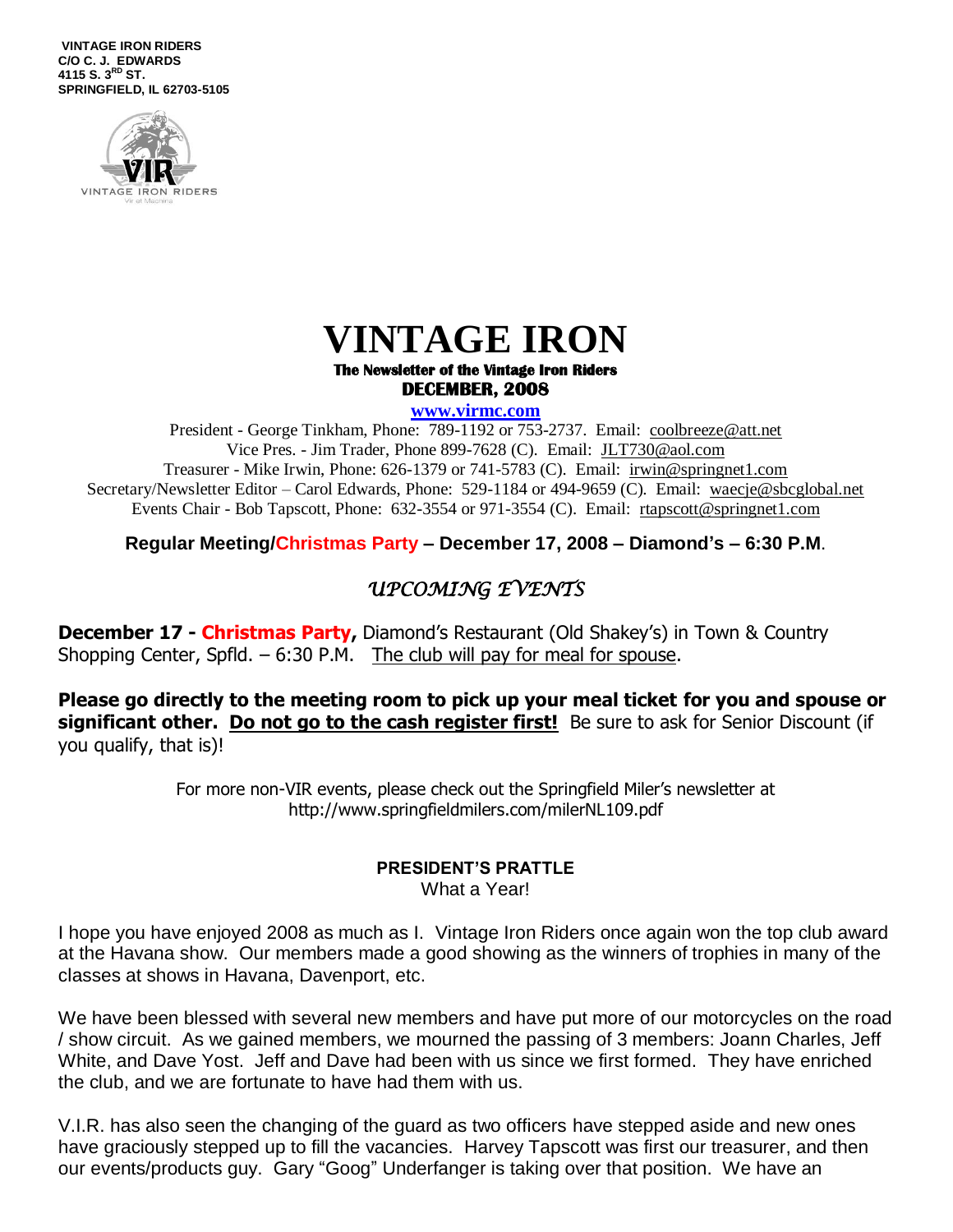applicant for membership who says he will be willing to take over the secretary and newsletter duties from Carol. I know he will have my vote when we consider his application!

I promise to keep the business portion of our upcoming Christmas Party (Yes, it is necessary.) short. Bring your party hat and a smile on your face. This "meeting" should be the best of the year.

### **"Vintage Visdom"**

People forget how fast you did a job – but they remember how well you did it.

### **ELECTION OF OFFICERS**

The new officers for 2009 are: George Tinkham, President; Jim Trader, Vice President; Mike Irwin, Treasurer, Carol Edwards, Secretary; Gary Underfanger, Events/Products Coordinator. However, as George said in his "Prattle," rumor has it that an incoming member has graciously volunteered to take over the job of Secretary/Newsletter Editor. (Thank you both for stepping up to the front table.)

The officers appreciate your faith in their leadership and look forward to another great year of vintage iron riding!

**CHRISTMAS PARTY**

In case you didn't read it at the top of the newsletter, the Christmas Party will be on Wednesday, December 17<sup>th</sup> at Diamond's Restaurant, Town & Country Shopping Center, Springfield, at 6:30 P.M. The Club is paying for dinner for members and spouses. **Please pick up your meal ticket in the meeting room.**

## **VERY SPECIAL GIFT**

We would like to acknowledge a very special gift at this time. As you know, our member, Jeff White, died in a tragic vehicular accident. His family was faced with selling his motorcycle. Mike Irwin and Bob Tapscott were instrumental in getting this job done, resulting in a large savings to the family by not having to pay an auction fee. In gratitude, the family donated \$2500.00 to the Vintage Iron Riders, requesting that Jeff be remembered with a memorial of our choosing.

Jeff enjoyed being a member of the Vintage Iron Riders. Various ideas have been discussed, but nothing has yet been decided. If you have an idea, please bring it up at a meeting or contact a member of the Board.

We would like to thank Jeff's family for this generous gift and assure them that we will give this matter serious consideration in order to come up with a permanent (or at least on-going) memorial for Jeff.

> **DUES ARE DUE FOR 2009. PLEASE PAY AS SOON AS POSSIBLE SO WE CAN UPDATE THE ROSTER!**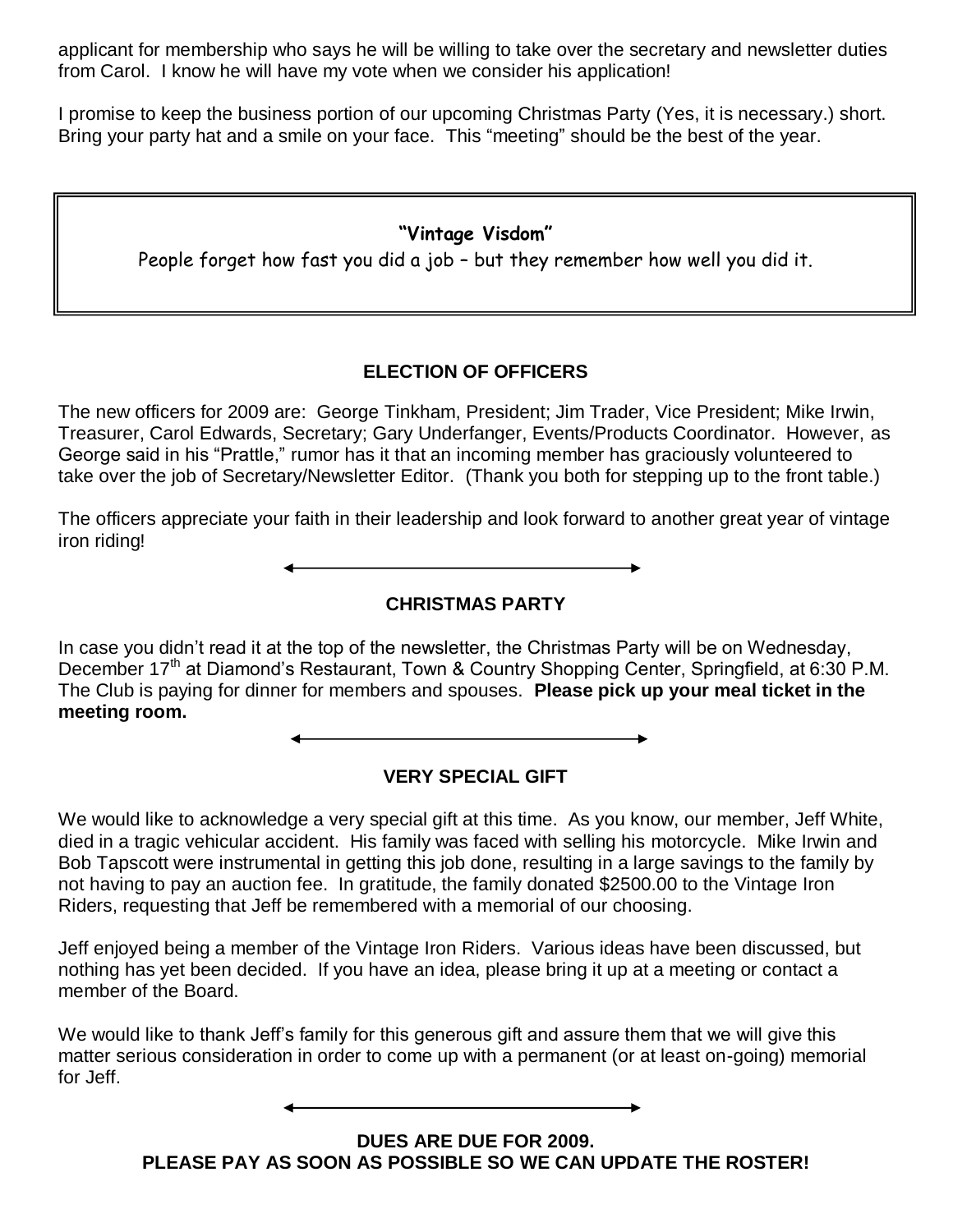#### **MINUTES OF MEETING Vintage Iron Riders Funny Bone/Break Time November 19, 2008**

**Meeting called to order at 7:20 PM by president Tinkham. We recited the Pledge of Allegiance.**

**Products: Tapscott reported that the clothing order was complete and ready to be picked up after the meeting. He also stated the vendor had provided and extra sweatshirt to the Club and it would be for sale after the meeting.** 

**Treasurer's Report: Tinkham reported that the White Family had donated \$ 2500 to the Club for selling member Jeff White's 1953 Indian Motorcycle. Tinkham stated that the Club might do something with the donation to honor Jeff. Tapscott expressed his opposition to the Club accepting the donation----that the Club should have insisted that the White Family retain those funds for things needed by the family. Tapscott stated that he thought it was the role of the club to help a deceased member's family any way possible and that what Irwin and Tapscott had done to sell his two bikes didn't warrant \$2500 in return. Tinkham stated that the Family insisted on giving the donation and that we should accept it. Tinkham suggested that we spend a portion of the donation to honor Jeff. Members made several suggestions, including such things dedicating a tree to Jeff, or maybe a plaque or bench in their local park. Several suggestions were made to do something to help the family. Tapscott volunteered to check with Jeff's sister Sally to get suggestions on what we might do for the family.** 

**Calendars: Irwin was not present and Tinkham was not sure of the status of the pictures for the calendars.**

**Christmas Party: Tapscott stated that this year's Christmas Party will be December 17th at 6:30--9:00 PM at Diamond's Buffet Restaurant.**

**Visitors: We had three visitors. One visitor completed an application - Joe Millburg. The other two visitors (friends of Dave Reischauer) asked for applications but did not complete them at the meeting.**

**Elections: Tinkham stated that Secretary Carol Edwards (who was absent) had requested that he seriously seek volunteers for her position as Secretary of the Club. Tinkham made an effort for such but no one volunteered. Tinkham then asked for someone to volunteer for Events Coordinator, the positions Tapscott was retiring from. Gary "Goog" Underfanger did volunteer. A motion was made that the slate of Officers for 2009 be: President-- George Tinkham; Vice President---Jim Trader; Secretary---Carol Edwards; Treasurer---Mike Irwin; and Events Coordinator---Gary Underfanger. The motion was seconded and voted on. All present voted for the slate of officers as noted.**

**Events: Jay Bishop stated he wanted to sell his 1942 H-D with sidecar and all related items. Tapscott is to coordinate with Edwards and Selvaggio to get his bike in the newsletter and on our web site in the for sale section.**

**Sid Wood Toy Run: This event was started by Gary Underfanger and Leroy Solomon 25 years ago. Trader made a motion that the Club donate to the Sid Wood Toy Run. Underfanger suggested the donation be made directly to Contact Ministries. Motion carried and a donation of \$200 will be made to Contact Ministries. A final suggestion was made that when any donations are made in Jeff White's name that the Club request that the recipient send Jeff's family a "Thank You" note.** 

**Meeting adjourned at 8:10 P.M.** 

**Bob Tapscott, Acting Secretary**

**-------------------------------------------------------------------**

#### **NOTE FROM CAROL**

This newsletter will probably be my last effort, as one of our incoming members, Tom Garber, has offered to take over. I'm sure he will do a great job with the newsletter and as secretary of the VIRMC.

Thanks to everyone who contributed articles and cooperated in getting other information to me over the years. I've enjoyed doing my duty for the club, but I'm happy someone else is taking over now. Again, thanks!